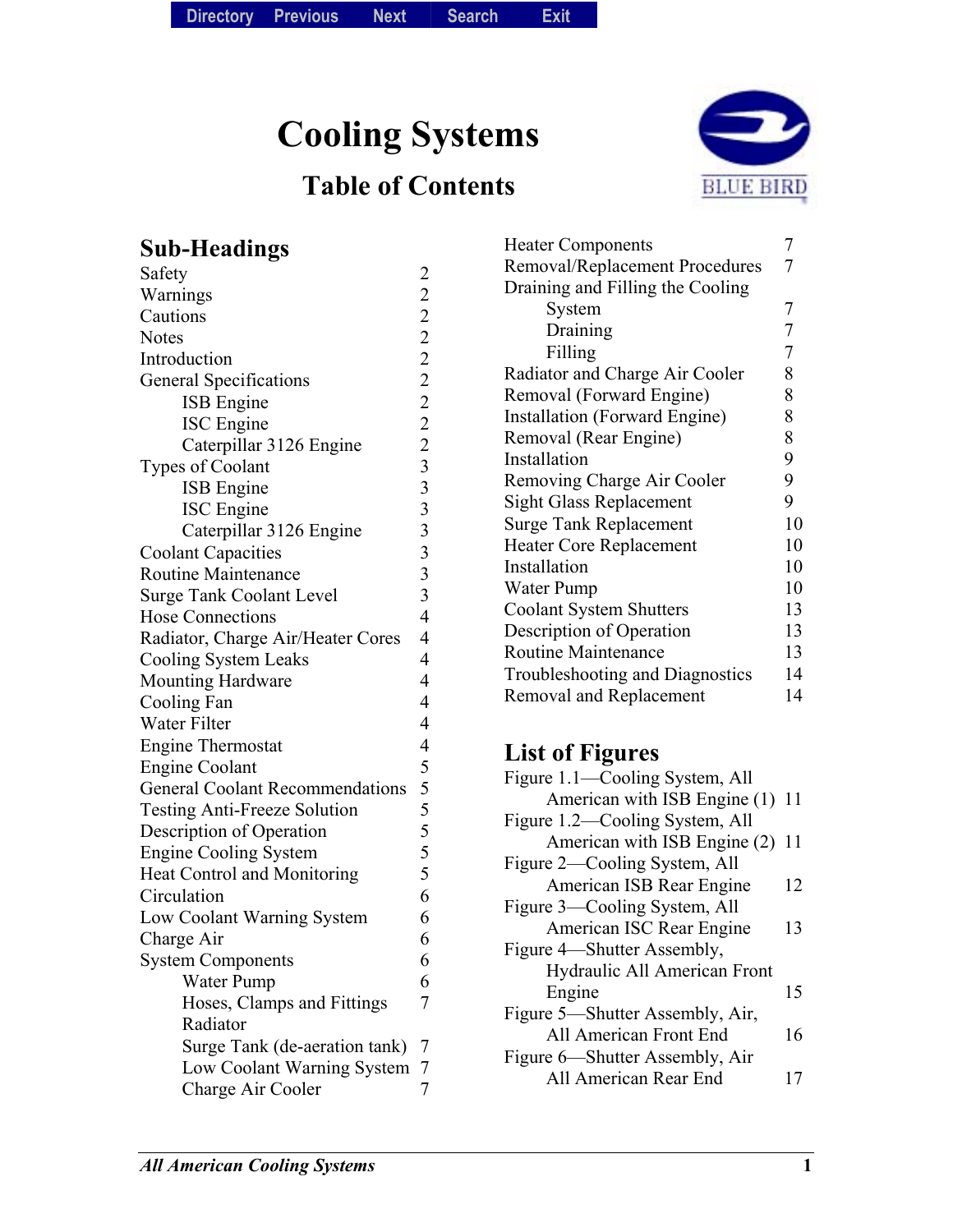# **Cooling Systems**

# **Safety**

The purpose of this safety summary is twofold. First, it is to help ensure the safety and health of individuals performing service and maintenance on, or operation of, this Blue Bird product. Second, it is to help ensure the protection of equipment. Before performing any service, maintenance or operating procedure on this product, individuals should read and adhere to the applicable warnings, cautions and notes located throughout this Blue Bird Service Manual.

# **Warnings**

Warnings apply to a procedure or practice that, if not correctly adhered to, could result in injury or death. Particular attention should be paid to sections of this manual where warnings appear.

# **Cautions**

Cautions apply to a procedure or practice that, if not correctly adhered to, could result in damage to or destruction of equipment.

# **Notes**

Notes are used to explain, clarify, or otherwise give additional insight for a given subject, product or procedure. Please note that on occasion, notes too may advise of potential safety issues.

# **Introduction**

This section contains information pertaining to the cooling systems on Blue Bird All American school buses equipped with Cummins ISB, ISC and Caterpillar 3126 engines.

#### **Warning**

*Rapid venting or rapid removal of radiator cap while the engine is hot will allow hot coolant to spray out. To prevent serious burns, slowly vent pressure, then remove radiator cap with extreme caution.* 

#### **Warning**

*Anti-freeze is toxic to the skin and eyes. Skin and eye protection is required. Avoid repeated or prolonged contact. Drain coolant fluid in a well-ventilated area.* 

#### **Warning**

*Properly discard anti-freeze that is drained from cooling system. Anti-freeze can cause an allergic reaction in humans.* 

# **General Specifications**

#### **Note**

*A 10 PSI cap applies for all three of the following engines.* 

### **ISB Engine**

Coolant capacity $-10.5$  quarts (engine only) Thermostat (fully open)— $190^\circ$  F Pressure cap—7.0 psi (minimum allowable)

### **ISC Engine**

Coolant capacity— $10.7$  quarts (engine only) Thermostat (starts to open)— $181^\circ$  F (fully open) $-203^\circ$  F Pressure cap—(minimum allowable) 7.0 psi

### **Caterpillar 3126 Engine**

Coolant capacity $-13.9$  quarts (engine only) Thermostat (starts to open)— $181^\circ$  F (fully open) $-203^\circ$  F Pressure cap (minimum allowable) 9.0 psi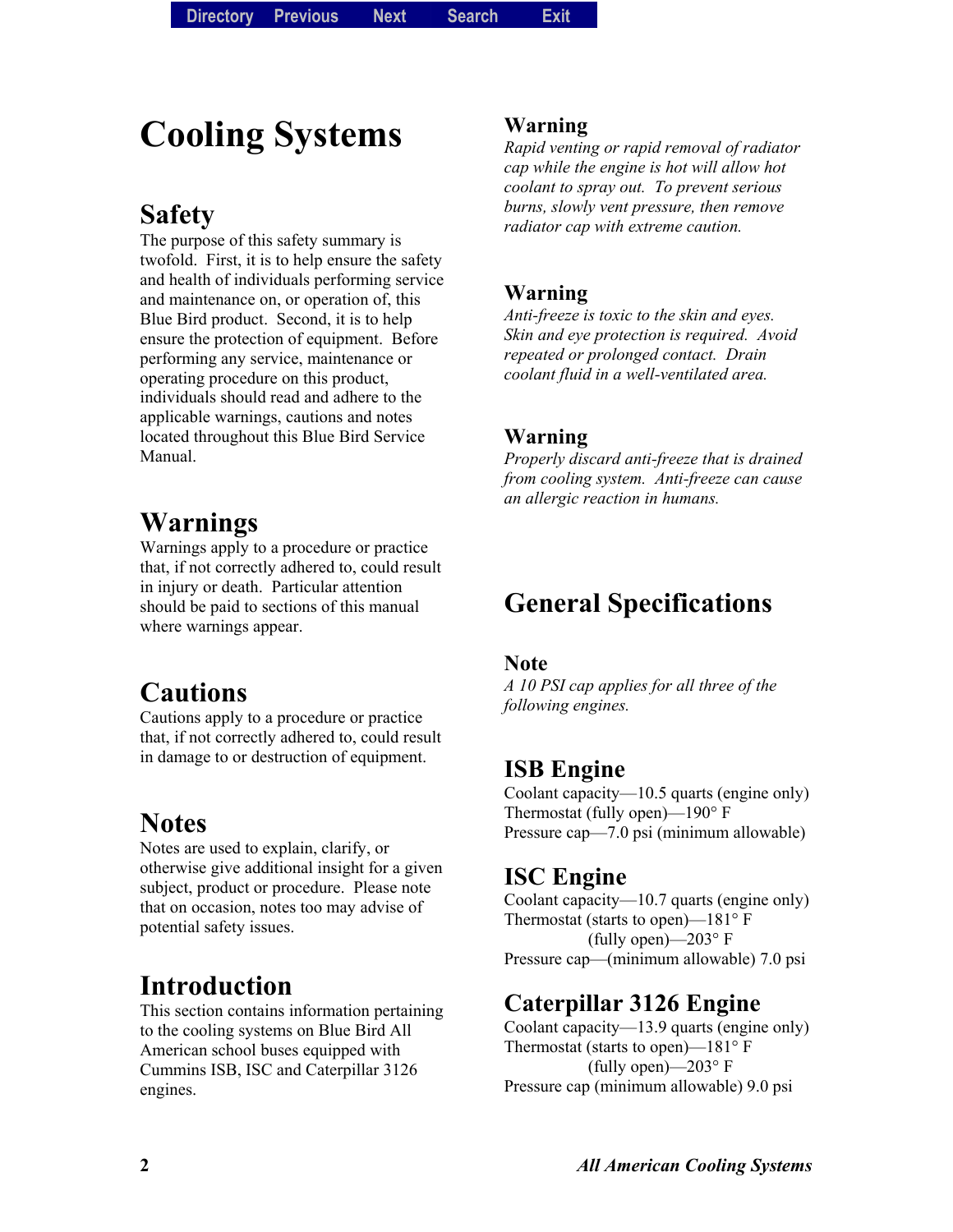# **Type(s) of Coolant**

## **ISB Engine**

- 50% water and 50% ethylene-glycol base anti-freeze
- May be mixed to as much as  $60\%$  antifreeze and 40% water for temperatures below  $-34^\circ$  F ( $-37^\circ$  C)
- DCA-4 should be used as a supplemental cooling additive

## **ISC Engine**

- 50% water and 50% ethylene-glycol base anti-freeze
- May be mixed to as much as 60% antifreeze and 40% water for temperatures below  $-34^\circ$  F (-37° C)

#### **Note**

*Never exceed a 70% anti-freeze/30% water mix.* 

DCA-4 must be used as a supplemental cooling additive.

## **Caterpillar 3126 Engine**

- 50% water and 50% ethylene-glycol base antifreeze
- May be mixed to as much as  $60\%$  antifreeze and 40% water for temperatures below  $-34^{\circ}$  F (-37° C)

#### **Note**

*Never exceed a 60% anti-freeze/40% water mix.*

• DCA-4 must be used as a supplemental cooling additive

#### **Note**

*For information regarding pump flow rate, see appropriate engine manual.* 

## **Coolant Capacities**

| Option | Description           | Capacity  |
|--------|-----------------------|-----------|
| Number |                       | (qts)     |
| Std    | Radiator, de-aeration | $11 - 12$ |
|        | tank and hose         |           |
| Std    | 90K BTU All           | 3.19      |
|        | American front heater |           |
| Std    | 12K BTU driver's      | .025      |
|        | heater                |           |
| 1325   | 50K BTU front under   | 1.56      |
|        | seat heater           |           |
| 1330   | 50K BTU rear under    | 1.56      |
|        | seat heater           |           |
| 1332   | 50K BTU rear RH       | 1.56      |
|        | under seat heater     |           |
| 1336   | 80K BTU front under   | 2.34      |
|        | seat heater           |           |
| 1342   | 80K BTU rear under    | 2.34      |
|        | seat heater           |           |
| Std    | Per 1 foot of heater  | .17       |
|        | hose                  |           |

# **Routine Maintenance**

Routine maintenance generally consists of checking and replenishing coolant, flushing the system and periodic changing of the coolant. For detailed requirements and for procedures to accomplish those requirements, refer to the appropriate engine manufacturer's manual.

# **Surge Tank Coolant Level**

### **Warning**

*Rapid venting or rapid removal of radiator cap while the engine is hot will allow hot coolant to spray out. To prevent serious burns, slowly vent pressure, then remove radiator cap with extreme caution.* 

Check the coolant level at the surge tank by observing the level in the sight glass. If liquid is visible in the sight glass, the system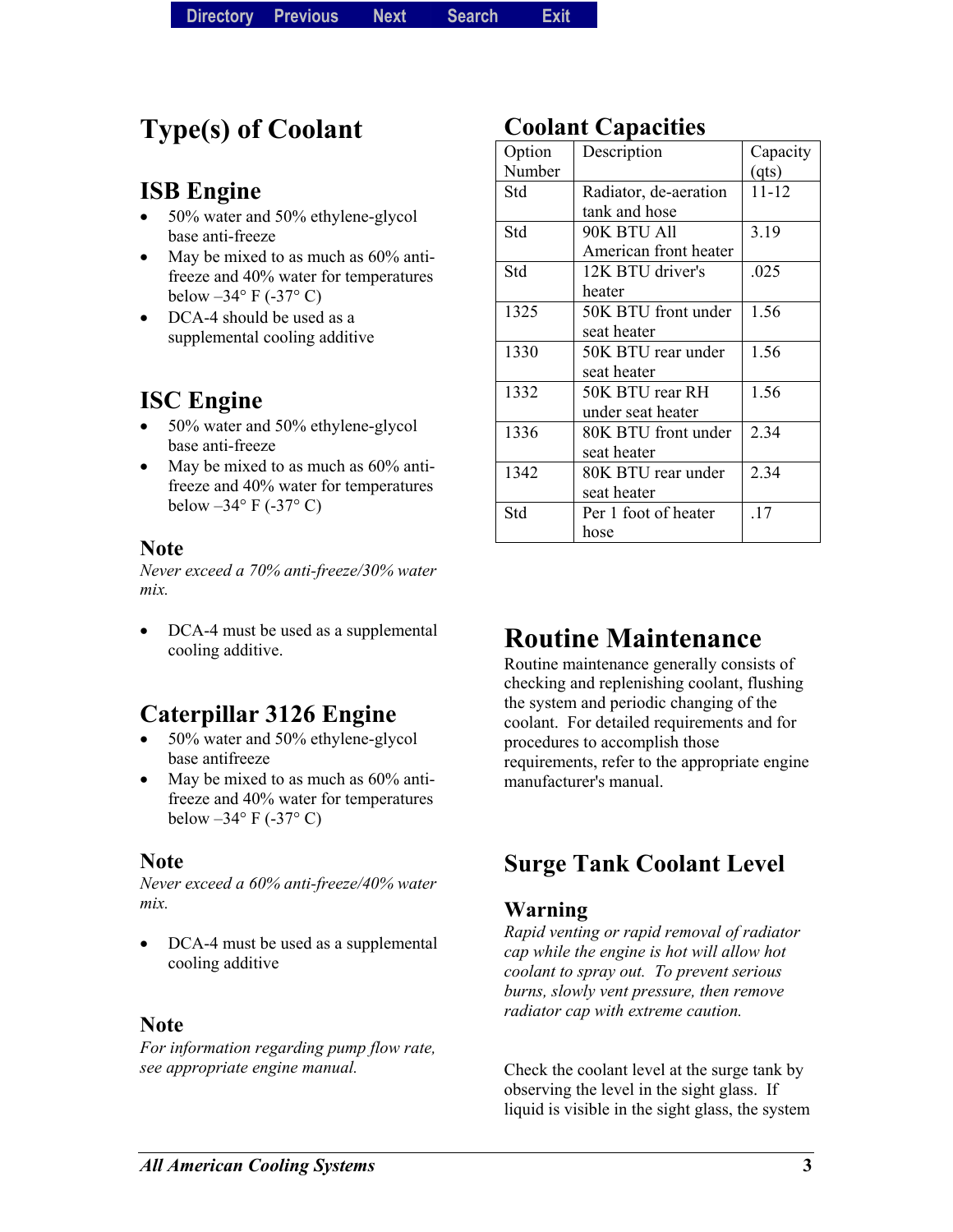contains adequate quantity of fluid. If coolant is not visible in the sight glass, add coolant as necessary to bring the level up to the level of the sight glass. If the surge tank is empty or nearly empty, and the low coolant warning has not activated, check the low coolant sensor for contamination or corrosion. Clean or replace the sensor as necessary. If the warning system does not activate after cleaning or replacing the sensor, check wiring and connections in the low coolant warning system. If all wires and connections appear to be ok, replace the low coolant warning module. After correcting any faults in the low coolant warning system, be sure to adequately service the system with coolant.

### **Hose Connections**

Hose connections should be checked and tightened, as necessary. Hose clamps used on silicone hoses in the cooling system may require tightening at several intervals after initial tightening. This is a normal compression characteristic of new or replacement silicone hoses. Check and retighten clamps until subsequent checks verify that there is no need for further tightening. Replace cracked, swollen, or deteriorated hoses as necessary.

# **Radiator, Charge Air and Heater Cores**

Check the radiator core, charge air cooler core and heater cores regularly for leaks and for accumulation of dirt or other foreign materials that may obstruct the flow of air. In addition, be sure to check the area between the charge air cooler and the radiator. Sometimes obstruction may occur between the two cores. Clean the cores with an air hose using low-pressure air. It may be necessary to use water to remove heavy accumulations from the cores. In some severe cases, it may be necessary to remove the charge air cooler in order to gain access to the area between it and the radiator.

## **Cooling System Leaks**

Repair all cooling system leaks as soon as they are detected. If they are not beyond repair, most radiator, charge air cooler and heater core leaks can be repaired locally using common radiator repair techniques. Refer to the appropriate engine service manual for procedures on repairing or replacing leaking cylinder head gaskets, and for removal and replacement of water pumps.

### **Mounting Hardware**

Inspect radiator and charge air cooler mounting hardware. Tighten mounting and attaching bolts as necessary.

## **Cooling Fan**

Refer to **Section 170—Hydraulic Fan Drive** to verify the operation of the fan. Inspect for proper clearance between the fan and the radiator core and between the fan and the fan shroud. If a "swing-out" radiator is installed, check that the fan shroud is properly secured. An unsecured fan shroud could seriously damage both the fan and the radiator core.

### **Water Filter**

Inspect and service any water filter as directed by the filter manufacturer.

## **Engine Thermostat**

If the engine operating temperature deviates from the normal range for that engine, remove and check the thermostat(s). A defective thermostat that remains closed, or only partially open, will restrict the flow of coolant and cause the engine to overheat. A thermostat that is stuck in the full open position will cause the engine to run below its normal operating temperature, which will eventually lead to shortened engine life.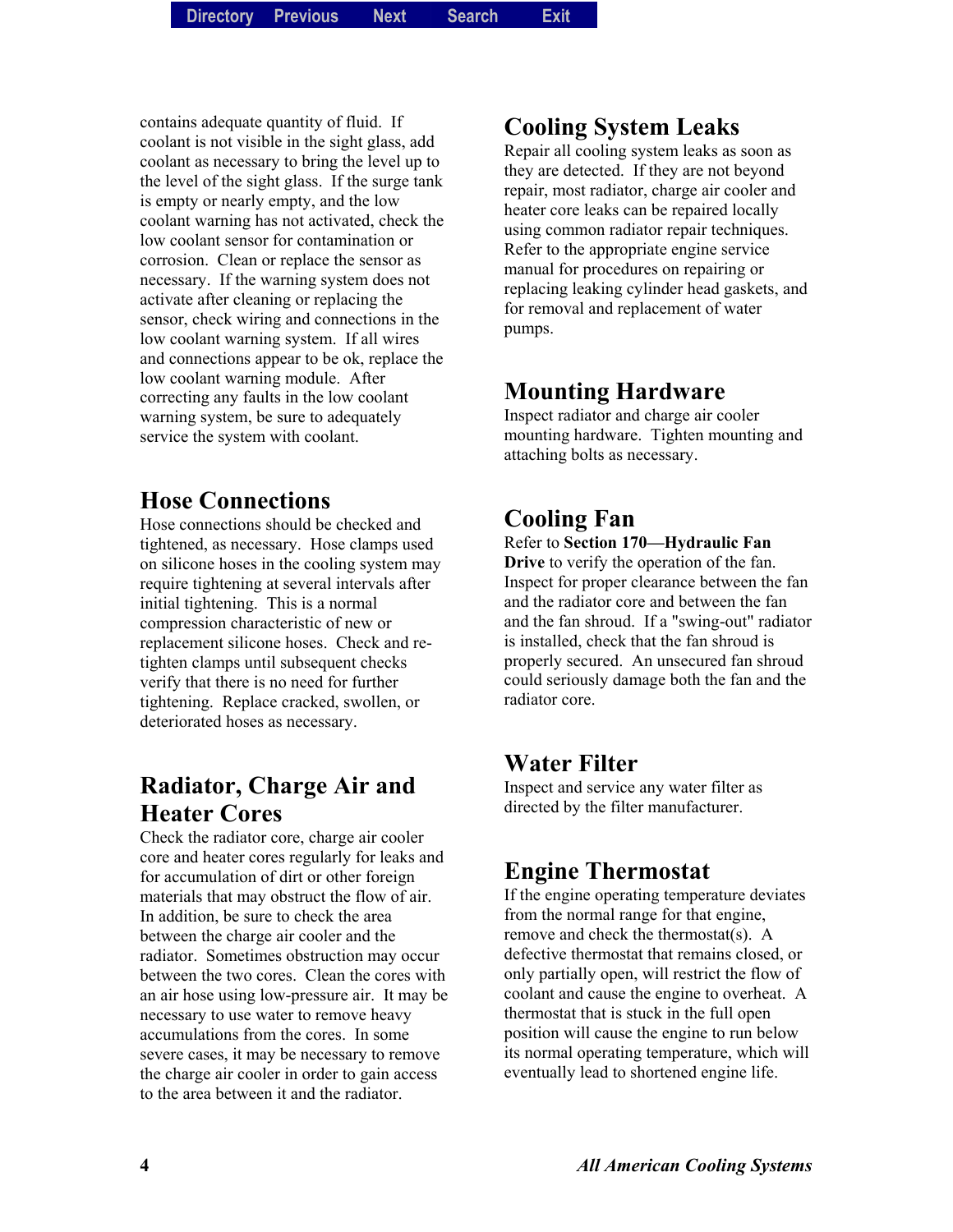## **Engine Coolant**

#### **Warning**

*Properly discard anti-freeze that is drained from the cooling system. Anti-freeze can cause an allergic reaction in humans.* 

The buses covered by this manual have premixed coolant, appropriate to the engine manufacturer's recommendations installed at initial assembly. Refer to the appropriate engine manufacturer for proper coolant, coolant mix ratio, and supplemental cooling additives (SCAs). All engines used in Blue Bird buses should have anti-freeze solution used year-round to provide freeze and boilover protection, as well as a stable environment for seals and hoses.

# **General Coolant Recommendations**

Always maintain the proper coolant level. Check this daily.

Overfilling a cooling system can result in the unnecessary loss of coolant, and in some cases, cause the engine to overcool, especially during extreme cold weather operation.

The cooling system must be pressurized to prevent localized boiling of the coolant. The system must be kept clean and leak-free. The fill cap must always be installed and periodically checked for proper operation.

# **Testing Anti-Freeze Solution**

#### **Warning**

*Anti-freeze is toxic to the skin and eyes. Skin and eye protection is required. Avoid repeated or prolonged contact. Drain coolant fluid in a well-ventilated area.* 

To ensure freeze protection, always test the anti-freeze solution before and after adding water or anti-freeze, using a standard antifreeze tester. Fill and empty the tester several times to warm it before using. Keep the tester clean inside and out. Follow the instructions of the tester manufacturer for the most accurate results.

# **Description of Operation**

## **Engine Cooling System**

The system consists of the radiator, deaeration tank, thermostat, fan, water pump and liquid coolant. The cooling system is designed to adequately cool the engine across the entire speed and load range. Heat generated by the engine is transferred to the coolant, which is circulated by the water pump to the radiator. As the fan pulls across the finned surfaces of the radiator, excess engine heat is dissipated to the atmosphere. Engine coolant is also circulated through the transmission oil cooler to remove heat from the transmission fluid. Refer to **Section 160—Transmission** for information on the transmission cooler. **Figure 1.1** and **Figure 1.2**.

In addition to removing heat from the engine and transmission, the cooling system also distributes heat in the form of warm coolant into the driver's and bus body heating systems.

# **Heat Control and Monitoring**

Heat control and monitoring are accomplished by a combination of mechanical and electrical means. A thermostat, located in the engine, controls the flow of coolant into the radiator. A low coolant probe mounted in the de-aeration tank monitors the coolant level. If the coolant level drops below the probe, the low-coolant module illuminates a light to alert the driver, and turns on the low coolant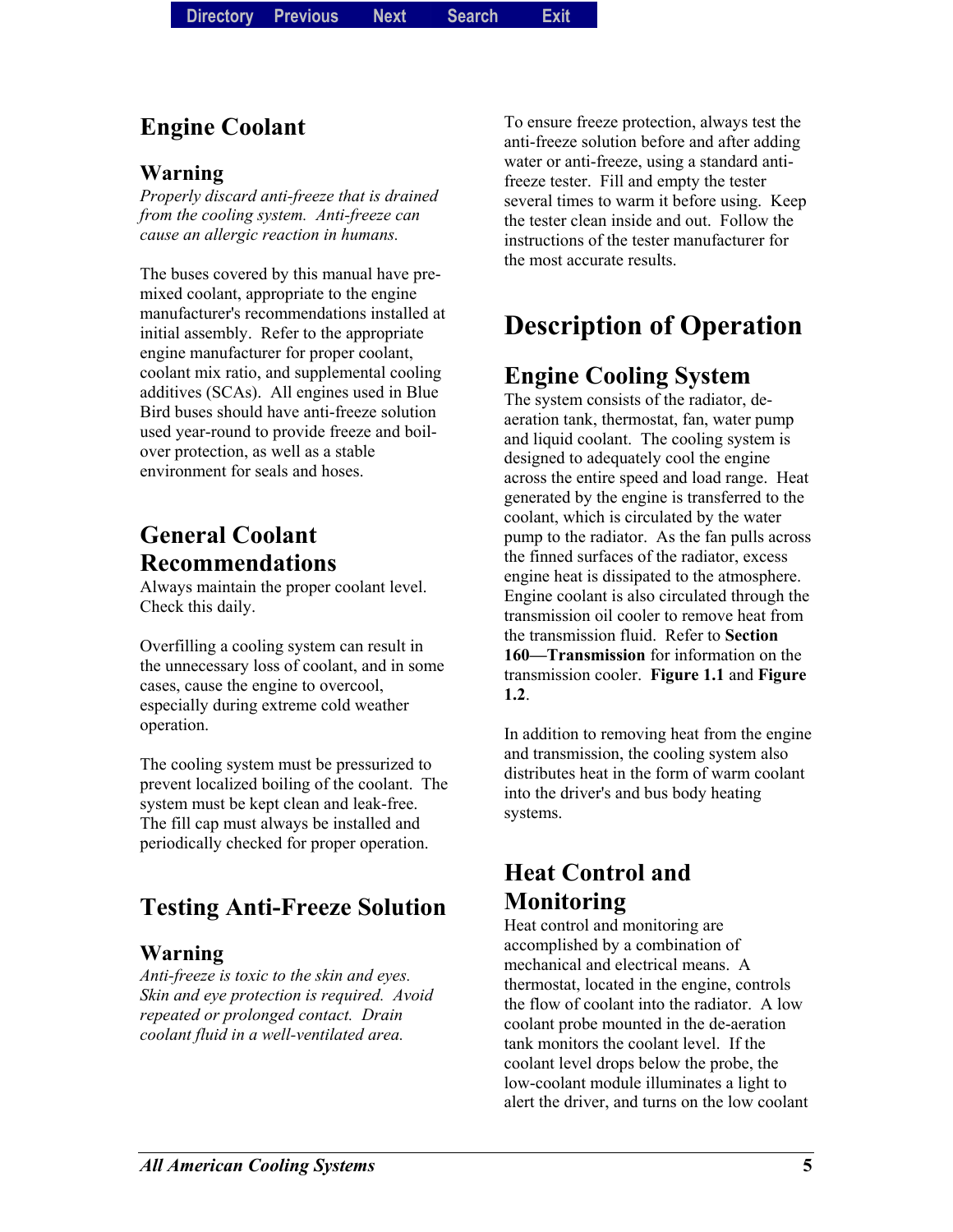telltale light on the instrument cluster. Coolant temperature is monitored by the coolant temperature sensor, which signals the engine ECM. For more information on the low coolant and temperature warning systems, refer to the engine and chassis electrical systems.

### **Circulation**

Coolant flows from the engine water pump through the engine oil cooler, through the cooling passages in the engine up to the thermostat. If the temperature has not raised enough for the thermostat to open, the main flow of coolant stops until engine heat has raised enough to cause the thermostat to open.

To prevent the water pump from cavitation, fluid from the de-aeration tank is supplied to the pump. Once the thermostat opens, coolant flow continues from the engine into the top of the radiator. As the coolant flows from the top of the radiator through the core to the bottom of the radiator, air flowing across the radiator causes a heat exchange to take place, lowering the temperature of the coolant.

After flowing out of the outlet pipe at the bottom of the radiator, the coolant then flows through a hose to the transmission cooler, where a heat exchange takes place between the coolant and the transmission's fluid. From the transmission cooler, the coolant then flows back to the water pump, beginning the cycle again.

A pipe and ball valve located on the right hand corner of the engine (front for Caterpillar 3126 and rear for Cummins' engines) diverts hot coolant from the engine block out of the heater system. After passing through the heater cores, the coolant is returned to the system through a ball valve and "T" connection at the transmission cooler.

## **Low Coolant Warning System**

A coolant level sight glass located in the surge tank provides for visual inspection to determine coolant level. In addition, a low coolant warning system is installed to warn the driver of a low coolant condition while operating the vehicle. An electrically conductive probe is located in the surge tank (de-aeration tank). As long as coolant is at a level with the probe, current flows to a low coolant-warning module. A three-second delay is built into the module to allow for sloshing of the coolant. If the coolant falls below the probe for a period of greater than three seconds, then the current to the module is broken. The module ten sends a signal to the instrument cluster that lights a telltale light and sounds a warning. The low coolant-warning module is located next to the relay panel located behind the driver's side windshield wiper motor door.

### **Charge Air**

In an effort to improve fuel consumption, to lower emissions to meet government regulations, and in some cases, to permit increased horsepower, the engine intake air is cooled after it has been compressed in the turbo-charger. The hot compressed air is passed through a heat exchanger similar to the radiator. A heat exchange takes place between the hot air in the core and the cool ambient air passing through it. This charge air cooler is attached to the radiator so that the cool air passes through the charge air cooler first (in other words, on the outside of the radiator).

# **System Components**

#### **Water Pump**

Water pumps are integral to the engine. See the appropriate engine manual for further description.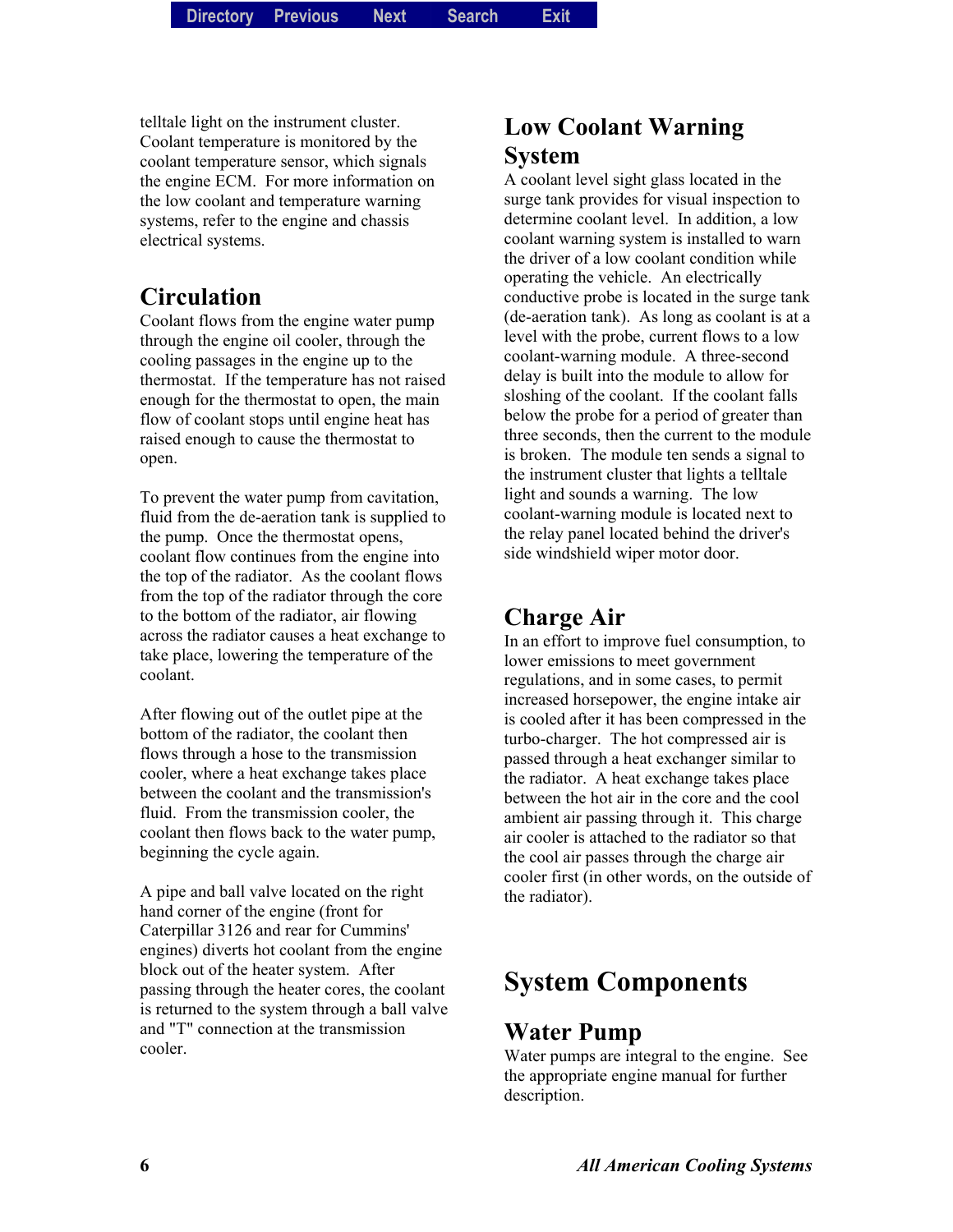### **Hoses, Clamps and Fittings**

Hoses, clamps and fittings vary according to option. Coolant hoses may be either rubber or silicone. Based on the type of hose, the clamps and their torque values will be different. Mixing different hoses with the wrong type of clamps could damage the hose or cause leaking.

### **Radiator**

The radiator is located directly in front of the engine facing forward on forward engine units. For rear engine buses, the radiator is located to the left of the engine and faces the street side of the bus. **Figure 2** and **Figure 3.**

### **Surge Tank (de-aeration tank)**

The surge tank is attached to the body and located in front of and directly above the engine on a forward engine unit, and behind and to the left of the engine on a rear engine unit.

## **Low Coolant Warning System**

The low coolant warning system is made up of the following components:

- Sensor—located in the surge (deaeration) tank
- Module—located next to the relay panel that is behind the driver's side wiper motor door
- Light—located in the instrument cluster

### **Charge Air Cooler**

The charge air cooler is located directly in front of and attached to the radiator.

### **Heater Components**

Each heater consists of valves, cores/heat exchangers, hoses and fittings.

## **Removal and Replacement Procedures**

Refer to the diagrams at the end of this section for help in performing the following service procedures.

#### **Warning**

*Properly discard anti-freeze that is drained from cooling system. Anti-freeze can cause an allergic reaction in humans.* 

# **Draining and Filling the Cooling System**

Coolant drain points are provided on the bottom of the radiator and on the engine. Refer to the specific engine manual for location.

With heating supply and return lines isolated, the cooling system can be drained without draining the heater lines. A bleed valve is provided near the surge tank to allow bleeding air from the heater supply and return lines.

#### **Draining**

- 1. Remove the surge tank filler cap.
- 2. Open the radiator and engine drains, capturing coolant in suitable containers.

#### **Filling**

- 1. Close all drain cocks.
- 2. Slowly fill the system through the surge tank until coolant is at the level of the filler cap.
- 3. Start the engine and run it at "high idle" (fast idle) until normal operating temperature is reached.
- 4. Return the engine to normal idle.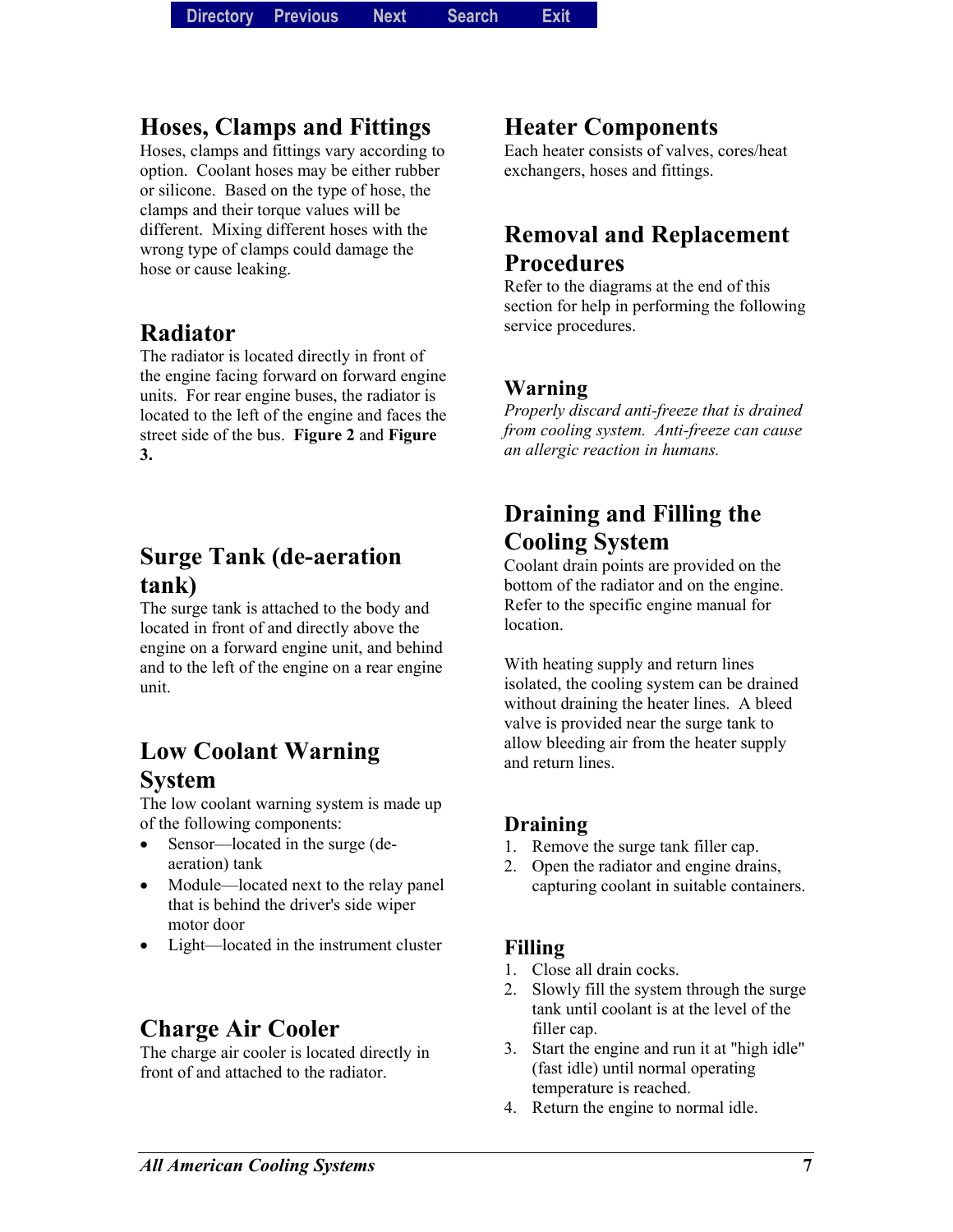- 5. Check the water level and add as necessary.
- 6. If coolant level is very low, bleed the heating system. Refer to heater system bleeding.
- 7. Install filler cap.

# **Radiator and Charge Air Cooler**

The radiator is removed as an assembly with the charge air cooler.

#### **Warning**

*Anti-freeze is toxic to the skin and the eyes. Skin and eye protection is required. Avoid repeated or prolonged contact. Drain coolant fluid in a well-ventilated area.* 

# **Removal (Forward Engine)**

#### **Figure 1.1** and **Figure 1.2**.

- 1. Remove the front grill panel as described in **Section 060—Engine**.
- 2. Drain the cooling system as previously described.
- 3. Loosen the hose clamps on the charge air cooler inlet and outlet pipes and remove the hoses.
- 4. Disconnect all hose connections to the surge tank to the radiator.
- 5. Loosen the hose clamps on the radiator inlet and outlet pipes, then remove the inlet and outlet hoses.
- 6. Remove the mounting bolts, washers and insulators attaching the engine to the frame.
- 7. Supporting the radiator and charge air cooler with a suitable lifting device, remove the assembly from the vehicle.

Once removed, removing the attaching hardware may separate the radiator and charge air cooler.

## **Installation (Forward Engine)**

- 1. If the radiator and charge air cooler were separated, they must be re-connected. Torque attaching bolts to 30 footpounds,  $\pm$  5 foot-pounds.
- 2. Set the radiator/charge air cooler assembly in place on the radiator mounting points on the chassis.
- 3. Make sure that insulators are installed at this time.
- 4. Loosely install the mounting bolts and washers.
- 5. Loosely attach the radiator inlet and outlet pipes and hoses.
- 6. Torque mounting hardware.
- 7. Torque hose clamps.
- 8. Fill the cooling system as described earlier in this section.
- 9. Check for system leaks.

### **Removal (Rear Engine)**

#### **Note**

*For best results, the bus should be elevated enough to facilitate the removal of the radiator/charge air cooler assembly from under the side of the bus.* 

- 1. Drain the cooling system, as previously described. **Figure 2** and **Figure 3**.
- 2. Loosen the hose clamps on the charge air cooler inlet and outlet pipes.
- 3. Remove the hoses.
- 4. Disconnect all hose connections between the surge tank and the radiator.
- 5. Loosen the hose clamps on the radiator inlet and outlet pipes.
- 6. Remove the inlet and outlet hoses.
- 7. Remove baffles and seals from radiator/charge air cooler assembly.
- 8. Remove radiator shroud assembly from the radiator with fan and fan motor attached.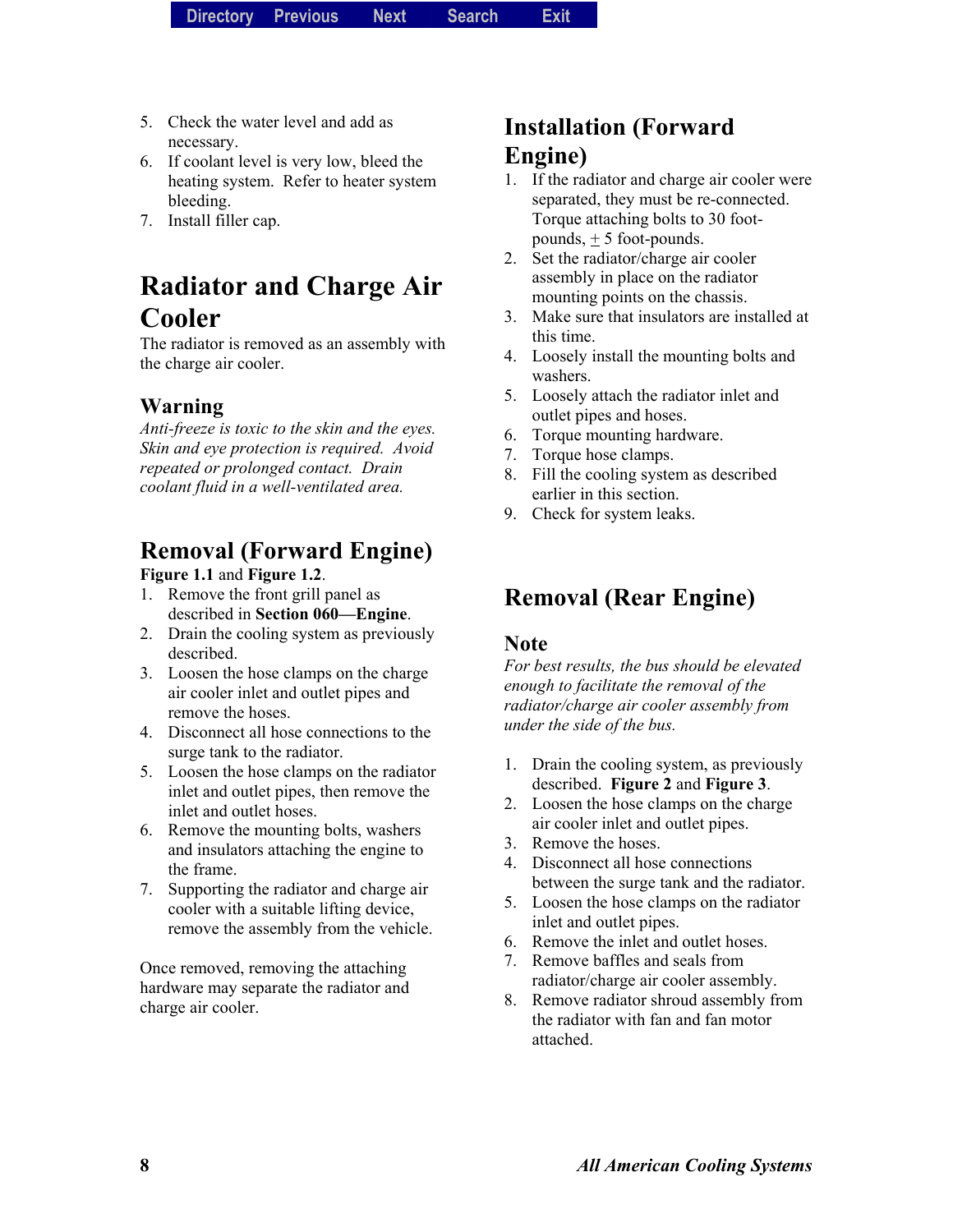#### **Note**

*Do not drain the hydraulic system.* 

- 9. Remove the mounting bolts, washers, braces and insulators attaching the radiator to the chassis.
- 10. Supporting the radiator and charge air cooler from below, remove the assembly from the vehicle by moving it away from the engine and down between the side of the bus and the radiator mounting platform.

Once removed, the radiator and charge air cooler may be separated by removing the attaching hardware.

# **Installation**

- 1. If the radiator and charge air cooler were separated after removal, they must be reconnected. Torque attaching bolts to 30 foot-pounds  $\pm$  5 foot-pounds.
- 2. Set the radiator/charge air cooler assembly in place on the radiatormounting platform on the chassis.
- 3. Make sure that insulators are installed at this time.
- 4. Loosely install the mounting bolts, washers and braces.
- 5. Prepare and install baffles and seals around the radiator and charge air cooler assembly.
- 6. Install radiator shroud assembly, insuring that there is adequate clearance between the fan and the core. Ensure that fan motor hoses are not bound, kinked or twisted.
- 7. Loosely attach the radiator inlet and outlet pipes and hoses.
- 8. Torque mounting hardware.
- 9. Torque hose clamps.
- 10. Fill the cooling system as described earlier in this section.
- 11. Check for system leaks.

## **Removing Only the Charge Air Cooler**

The charge air cooler can be removed separately without removing the radiator or draining the cooling system.

#### **Removal**

- 1. Forward Engine—remove front grill panel as described in **Section 060— Engine**.
- 2. Rear Engine—remove baffles and seals from radiator and charge air cooler assembly.

#### **Note**

*For best results, the bus should be elevated enough to facilitate the removal of the charge air cooler from under the side of the bus.* 

- 3. Loosen the hose clamps on the charge air cooler inlet and outlet pipes and remove the hoses.
- 4. While supporting the charge air cooler, disconnect the three bolts attaching the charge air cooler to the radiator.
- 5. Remove the charge air cooler.

#### **Note**

*Rear engine bus charge air cooler is removed by sliding the cooler down and under the side of the bus.* 

*Installation is the reverse of the removal procedure.*

### **Sight Glass Replacement**

- 1. Ensure that fluid level is below the sight glass.
- 2. Twist the glass counter-clockwise to remove the glass and O-ring.
- 3. Reverse the procedure to install a new glass.
- 4. Check for leaks.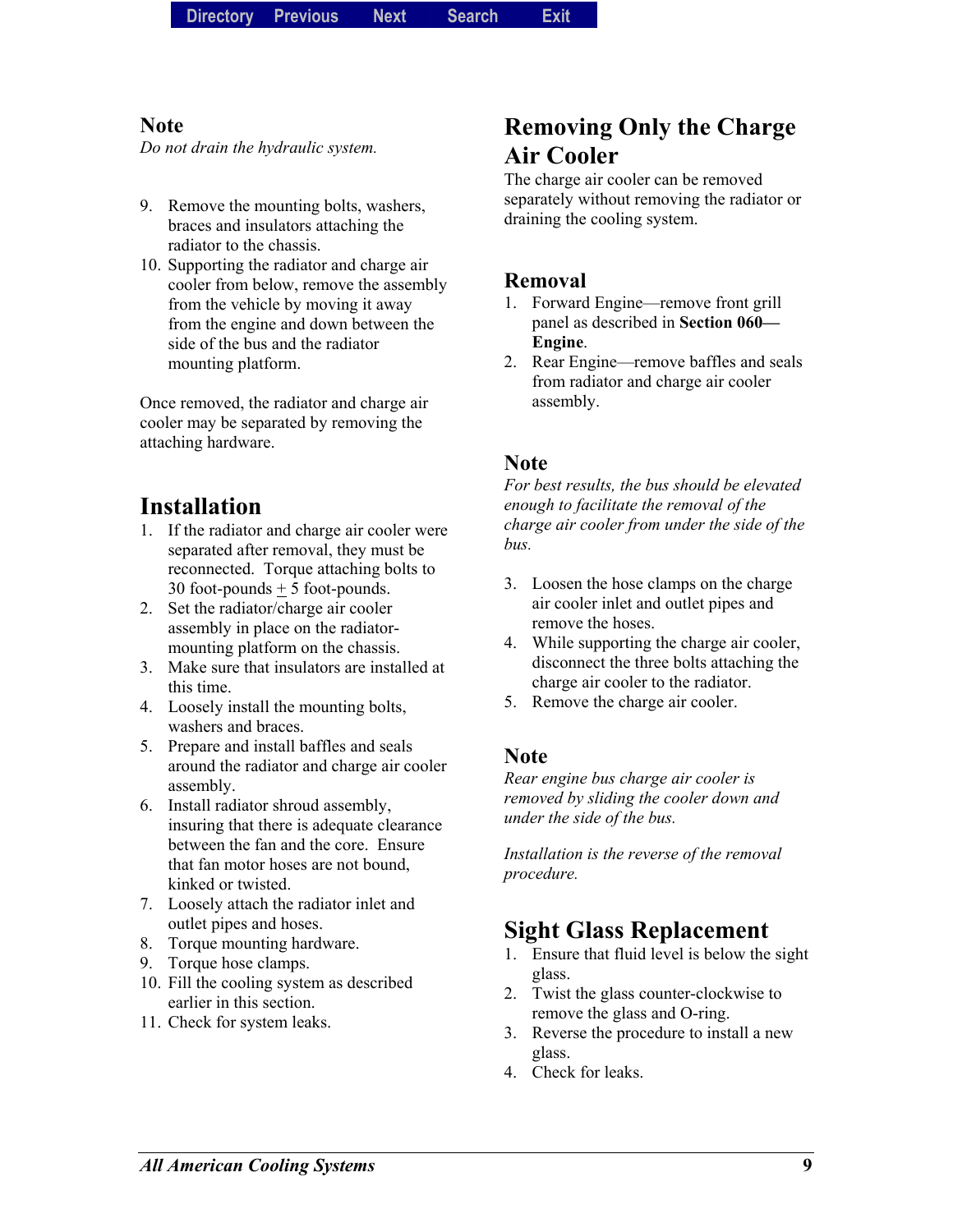### **Surge Tank Replacement**

- See **Figure 1.2**, **Figure 2** and **Figure 3**.
- 1. Remove the surge tank fill cap.
- 2. Drain coolant to a level so that none remains in the surge tank.
- 3. Disconnect and tag all electrical wires from the low coolant probe.
- 4. Disconnect and tag all hoses from the surge tank.
- 5. Remove the mounting hardware and remove the surge tank from the engine compartment.
- 6. Replace parts as necessary and reverse the procedure to install the surge tank.

## **Heater Core Replacement**

#### **Removal**

- 1. Isolate the heater system from the cooling system by closing the valves at the engine and oil cooler.
- 2. Carefully loosen the heater hose clamp at the transmission cooler and remove the heater hose, capturing the coolant from the heater circuit in a suitable container.
- 3. Disconnect the heater hoses from the appropriate heater core and remove the heater core.

#### **Note**

*Depending upon which type of heater core is being removed, a seat may need to be removed.* 

### **Installation**

1. Install the appropriate heater core, attach hoses and torque hose clamps.

- 2. Reattach the heater hose to the transmission cooler and torque the clamp.
- 3. Open the isolation valves at the engine and oil cooler.
- 4. Service the cooling system as previously described.
- 5. Bleed the heater system.
- 6. Bring the engine to operating temperature.
- 7. With the engine at normal idle, open the small bleed line valve located above the radiator (both forward and rear engine applications).

#### **Warning**

*Anti-freeze is toxic to the skin and eyes. Skin and eye protection is required. Avoid repeated or prolonged contact. Drain coolant fluid in a well-ventilated area.* 

#### **Warning**

*Properly discard anti-freeze that is drained from cooling system. Anti-freeze can cause an allergic reaction in humans.* 

- 8. Observe fluid flow from the bleed line and capture in a suitable container.
- 9. Add coolant to the system until a steady stream of fluid flows from the bleed line.
- 10. Close the bleed line valve and install the fill cap.

### **Water Pump**

Reference the appropriate engine manufacturer's instructions.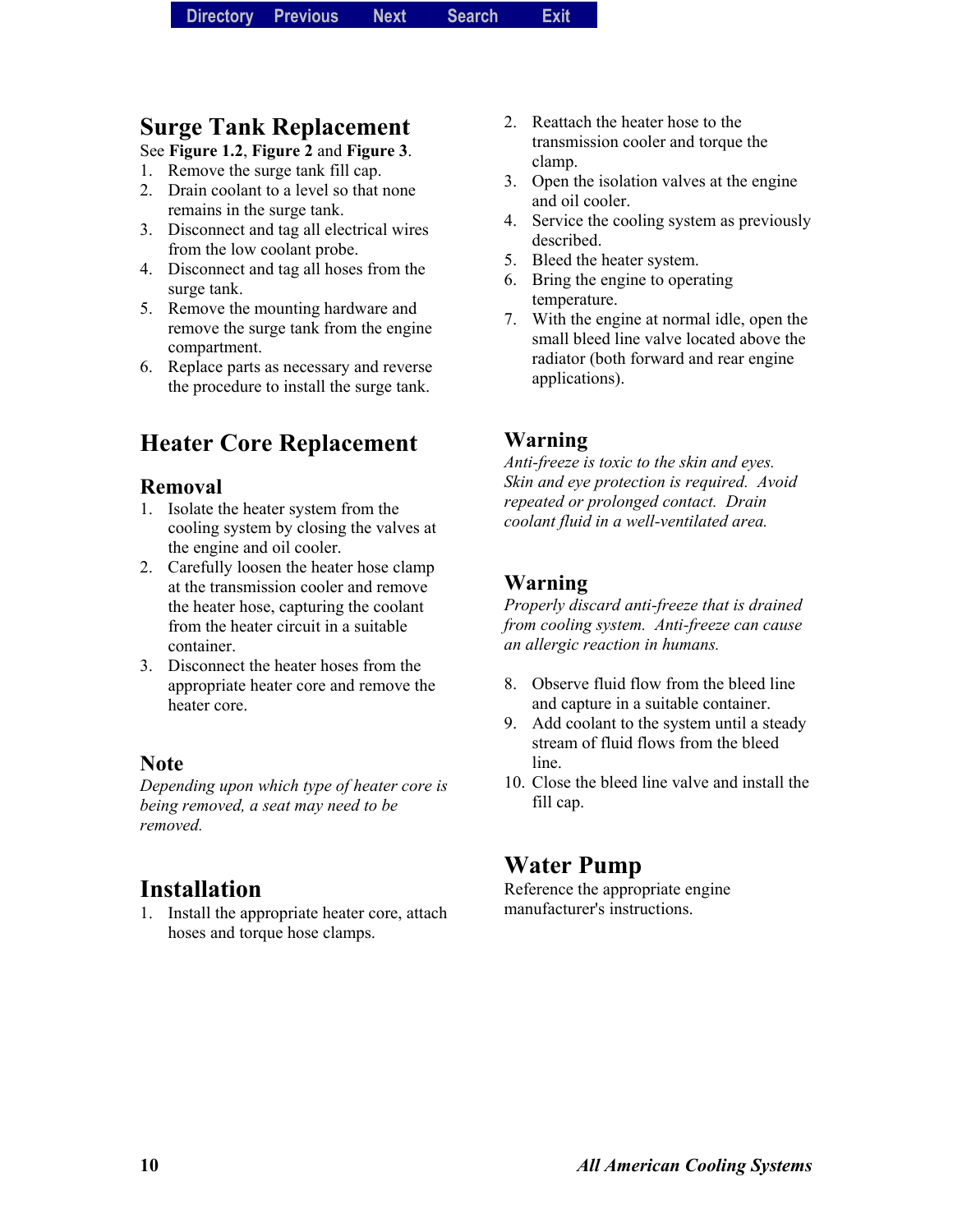



Figure 1.1—Cooling System, All American Forward Engine with ISB Engine (1 of 2)



Figure 1.2–Cooling System, All American Forward Engine with ISB Engine (2 of 2)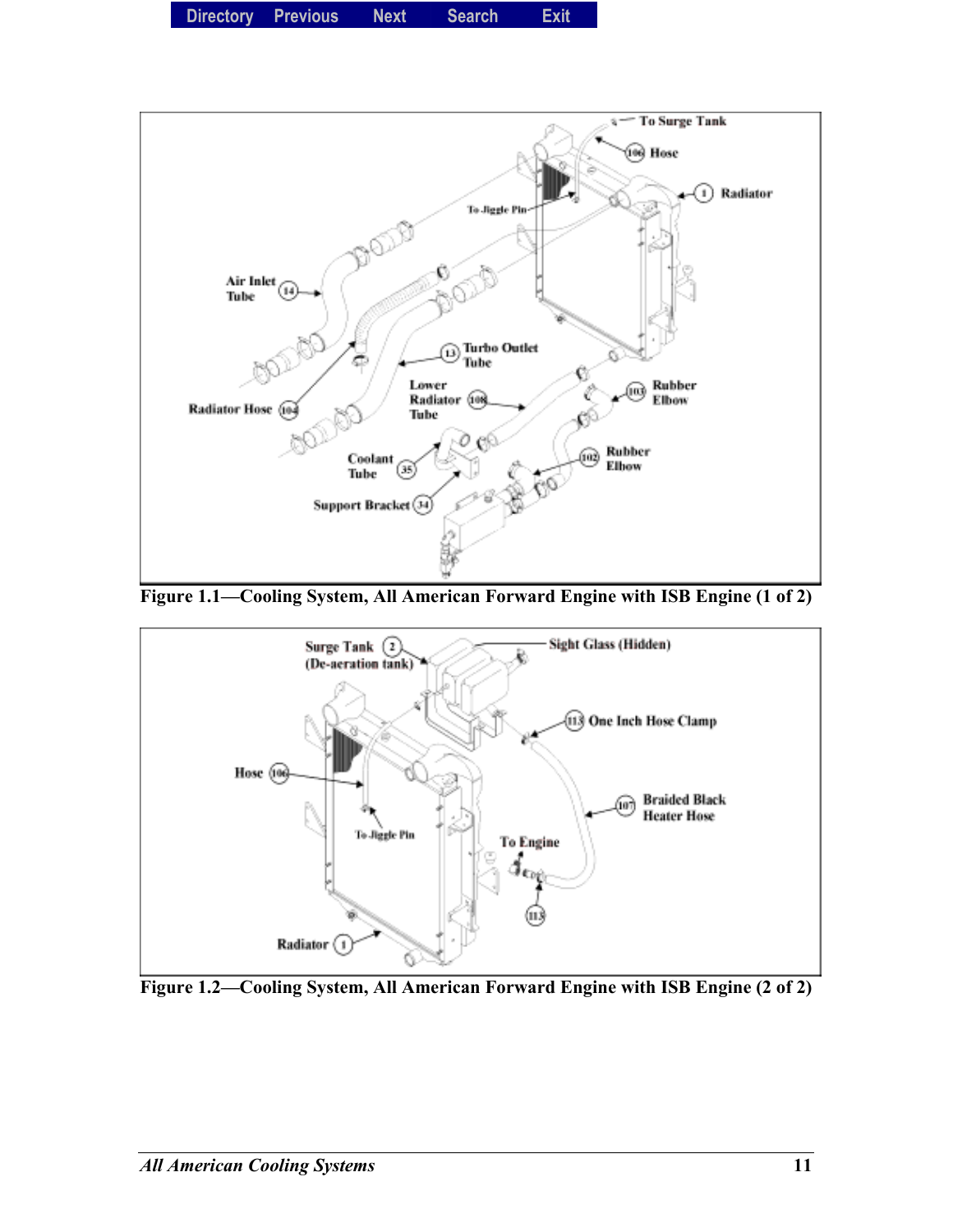**Directory Previous Next Search Exit** 



Figure 2—Cooling System, All American Rear Engine with ISB Engine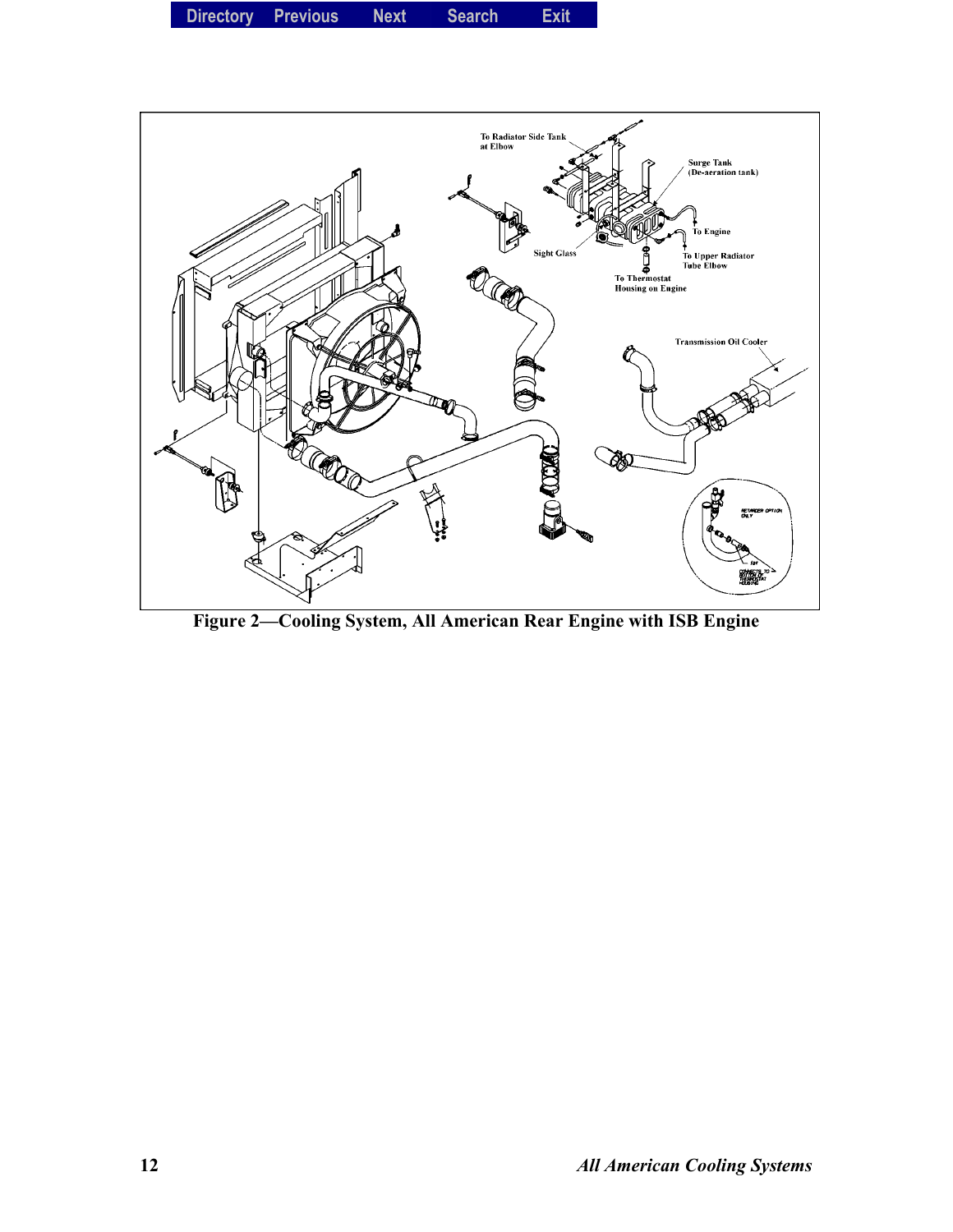**Directory Previous Next Search Exit** 



Figure 3—Cooling System, All American Rear Engine with ISC Engine

# **Coolant System Shutters**

# **Description of Operation**

Shutters are installed on the radiator/charge air cooler assembly to assist in warming the engine quicker during cold weather operations of the vehicle. Consisting of a series of pivoting blades (similar to Venetian blinds), the blades close when the engine is cold, restricting the flow of cooling air through the radiator and charge air cooler.

Shutters can be located on the fan side or on the outside of the radiator and charge air cooler package. As the engine warms, a cylinder actuates, causing the blades to pivot open which, in turn, allows air to flow through the radiator and charge air cooler, resulting in the normal operation of the cooling system.

Two types of shutter systems are available for All American school buses. One shutter system utilizes engine oil to hydraulically actuate the cylinder. **Figure 4**. This system may be found on either air or hydraulic brake equipped vehicles. The other shutter system uses air from the vehicle air system. **Figure 5** and **Figure 6**. This system is only available on air brake equipped vehicles.

In both systems, an electrical signal from the water temperature sensor activates the shutter solenoid. The solenoid then opens to allow air or oil (as appropriate) to flow through to and operate the actuator cylinder.

# **Routine Maintenance**

The shutters require no lubrication but must be cleaned as required. This is at least every 2 years or 24,000 miles, whichever occurs first. In addition, periodic visual inspections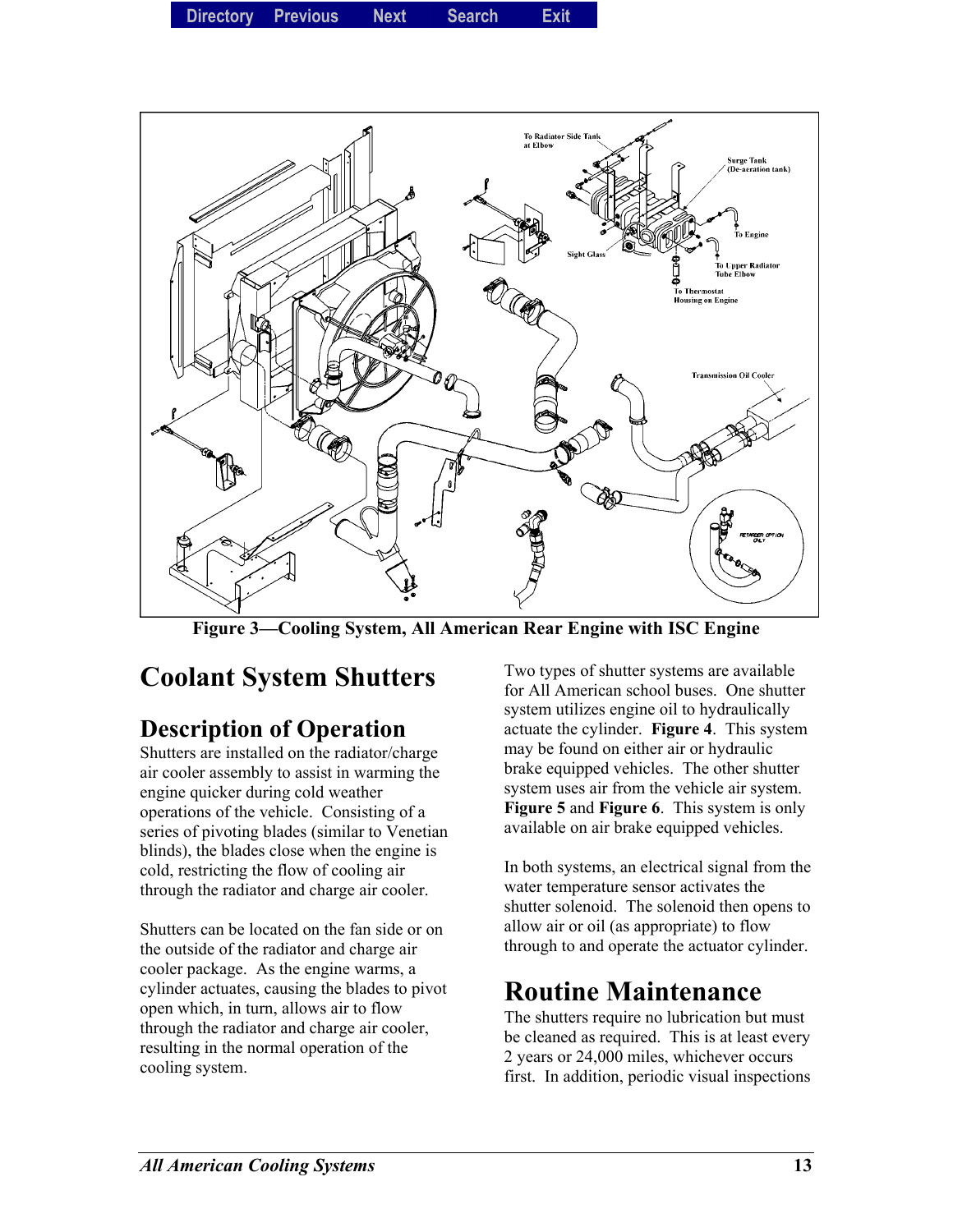for leaks or loose or missing parts should be conducted.

# **Troubleshooting and Diagnostics**

### **Shutters do not Operate (Open or Close)**

- 1. Visually check for physical binding or blocking of the blades.
- 2. Visually check for cut air or hydraulic lines and loose fittings.
- 3. Check for operation of the water temperature alarmstat. Refer to Section 170—Hydraulic Fan Drive.
- 4. Check operation of the solenoid. With the solenoid electrical plug disconnected, apply 12 volts to one pin of the plug and ground the other. If the solenoid does not operate, replace the solenoid.
- 5. If the solenoid is operating but the blades do not open, disconnect the actuator cylinder from the blades. Perform the procedure in Step 4 above and determine if the cylinder is actuating. When the solenoid operates with air or hydraulic pressure on the

system, the cylinder should extend or retract. If it does not, replace the actuating cylinder.

6. If the actuator cylinder is operating correctly while it is still disconnected, attempt to manually move the blades. The blades should be held open by spring pressure, and are closed by the actuator. If the blades cannot be moved with reasonable pressure, replace the shutter assembly.

# **Removal and Replacement**

On front engine applications with the shutters attached to the outside of the radiator and charge air cooler package, the shutter assembly can be removed after removing the access door and grill assembly. The radiator and charge air packages do not need to be removed.

On all other applications, remove the radiator and charge air package as described in this section, and disconnect the shutter assembly from the removed radiator/charge air package.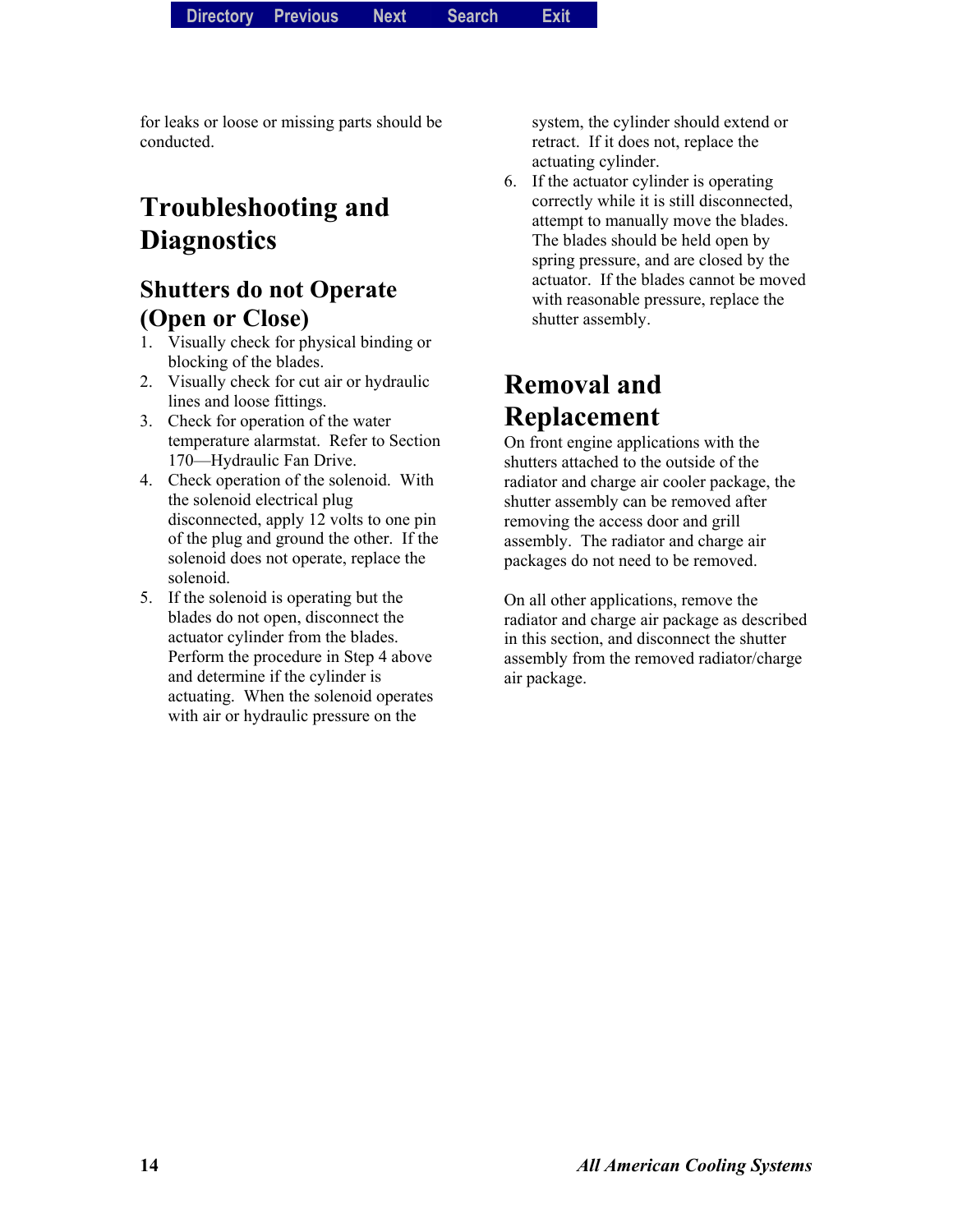



Figure 4–Shutter Assembly, Hydraulic All American Forward Engine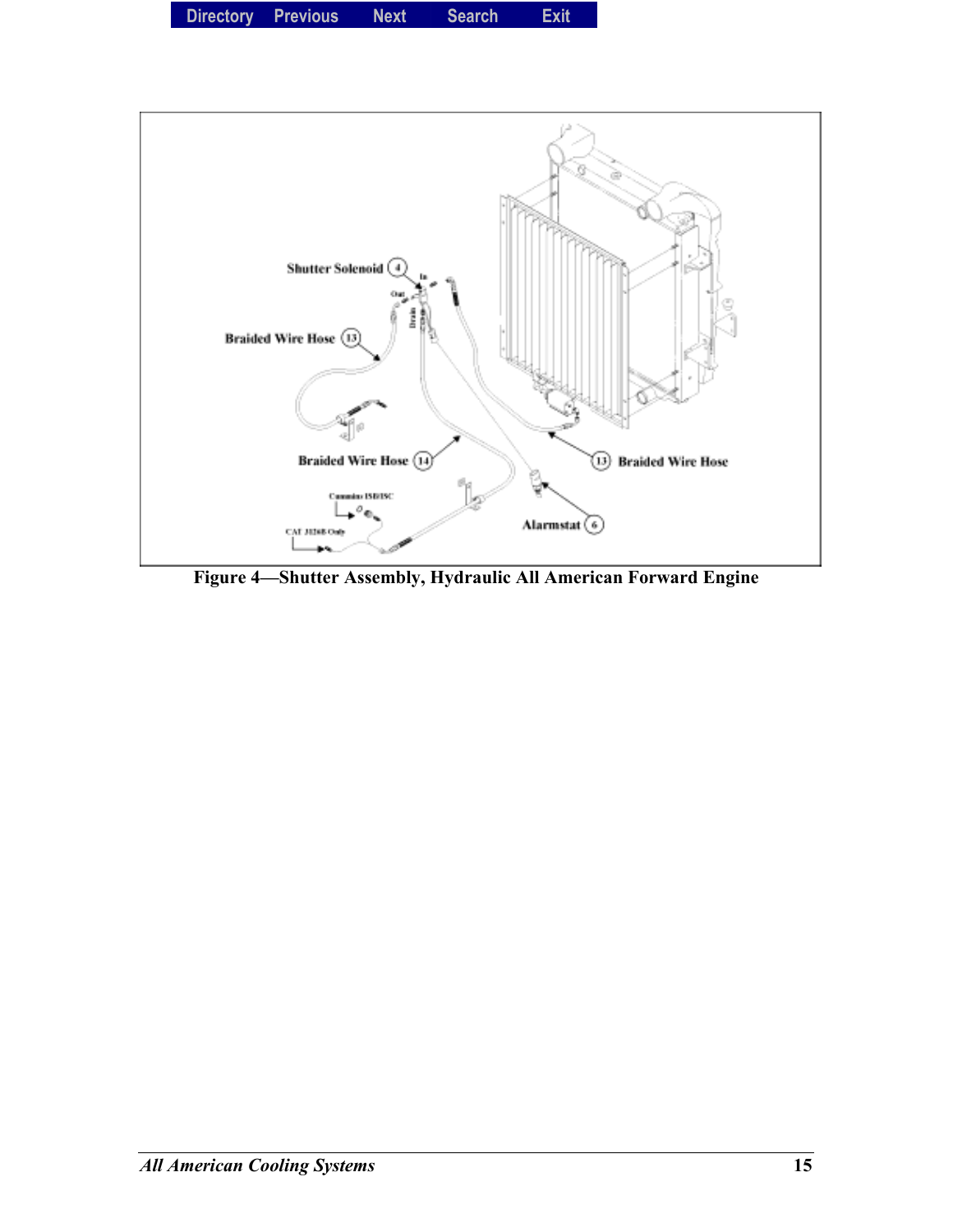**Directory Previous Next Search Exit** 



Figure 5-Shutter Assembly, Air, All American Forward Engine